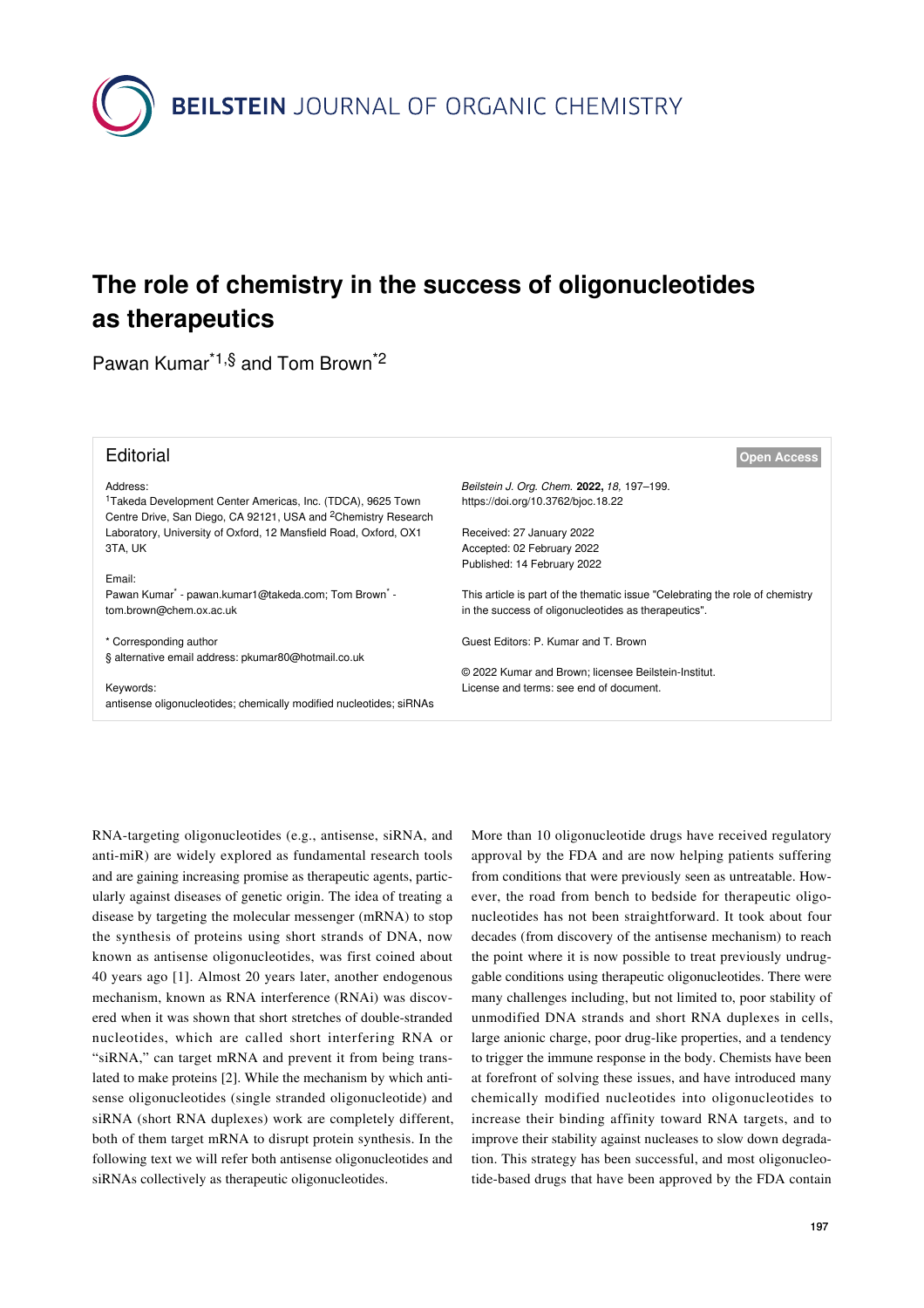<span id="page-1-0"></span>

chemically modified nucleotides ([Figure 1](#page-1-0)) indicating the critical role chemists have played in bring oligonucleotides from bench to bedside. Importantly, a plethora of different chemically modified nucleotides have been described in the literature [\[3\]](#page-2-2), and the field owes a big thanks to all the researchers who have contributed to expanding chemical space of modified nucleotides (building blocks of oligonucleotides). However, discussing these modifications in detail is beyond the scope of this editorial.

The use of chemically modified nucleotides massively improves the drug-like properties of oligonucleotides. However, their efficient delivery to the desired tissue/organ also needs to be addressed. Conjugation of oligonucleotides to GalNAc (*N*-acetylgalactosamine) has successfully been used for targeted delivery of oligonucleotides (both antisense and siRNAs) to the liver. Currently, there are three siRNA-GalNAc conjugates approved by the FDA and many others are in late-stage clinical trials. The success of GalNAc-oligonucleotide conjugates highlights the power of therapeutic oligonucleotides in treating previously untreatable conditions, once a means to deliver them into a desired tissue has been achieved. However, challenges remain in finding suitable GalNAc equivalents for delivering oligonucleotides to tissues other than the liver. Delivery of oligonucleotides to extra hepatic tissues is certainly an area where many academic and biotech laboratories are focused. In this context antibody-oligonucleotide conjugates have shown promise in targeted delivery and are entering into clinical trials. Chemistry is at the forefront of discovering new conjugates/ modifications and it is hoped that solutions will be found to

address the huge unmet medical need in the CNS space, and to treat diseases that have been elusive until now.

Developing lipid nanoparticles that can selectively deliver oligonucleotides to a desired tissue is also an attractive strategy. Importantly, siRNA encapsulated into lipid nanoparticles has been shown to be effective in patisiran, the first RNAi drug to reach patients. Lipid nanoparticles are also being used in the new generation of RNA vaccines for tackling the COVID pandemic.

Another noteworthy advancement is the ease and scale with which oligonucleotides are being produced today. Without access to larger quantities of oligonucleotides it would not have been possible to develop them as therapeutic agents. Forty years ago, the synthesis of an oligonucleotide in the lab was a huge task. Since then, seminal work from the Caruthers lab has solved this problem with the introduction of phosphoramidite chemistry [\[4\]](#page-2-3). This proved an outstanding breakthrough and is currently catalyzing the development of many new technologies including next generation siRNAs, antisense oligonucleotides, and CRISPR-based gene editing systems. Thanks to this phosphoramidite approach, it has also been possible to massproduce oligonucleotide primers and probes for use in diagnostic testing kits for the detection of COVID-19 for tackling the pandemic.

With this thematic issue, we express our sincere gratitude to all the scientists for their ground-breaking work to bring oligonucleotide therapeutics to the bedside. We also express our